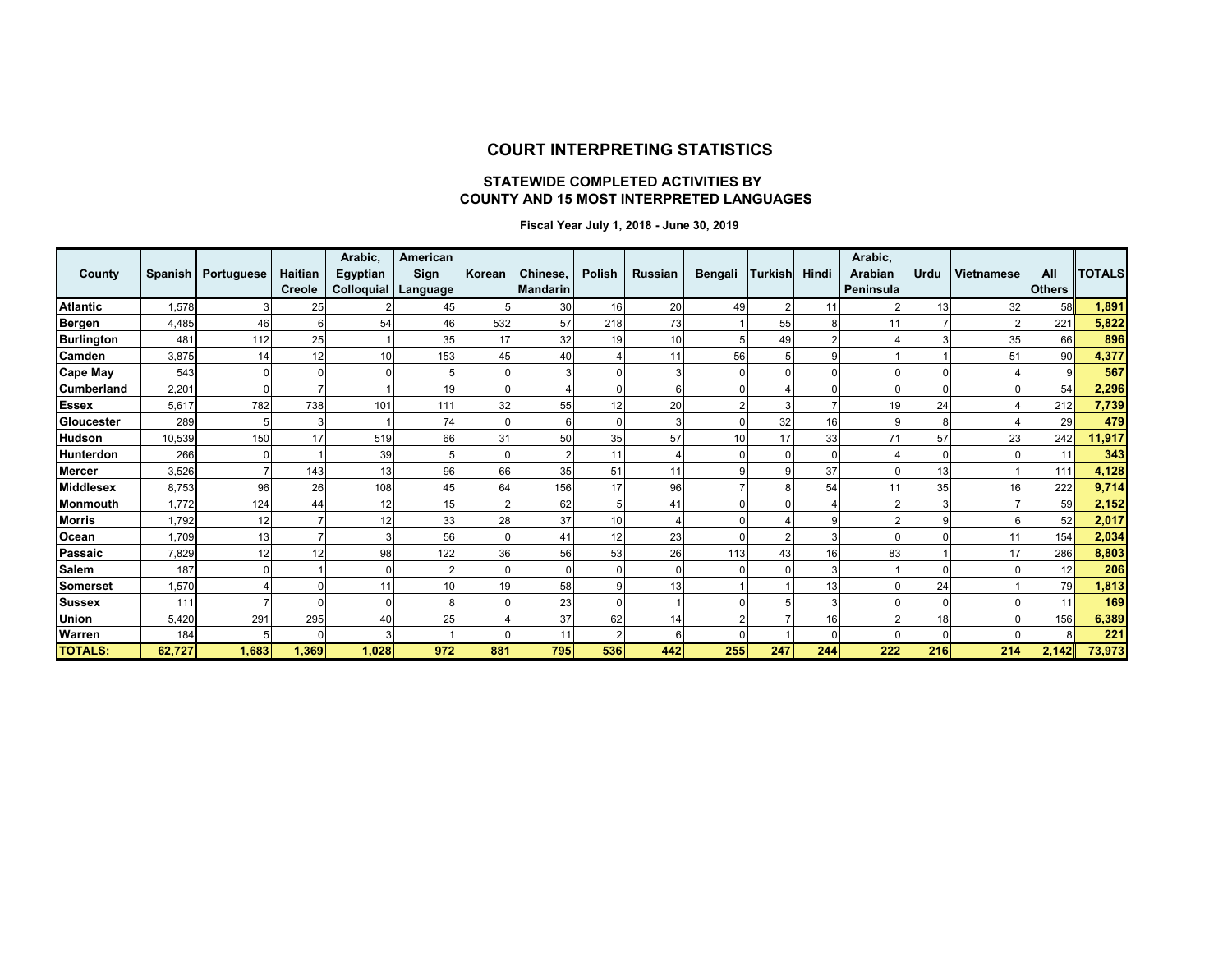#### **COURT INTERPRETING STATISTICS**

#### **STATEWIDE COMPLETED ACTIVITIES BY LANGUAGE**

**Fiscal Year July 1, 2018 - June 30, 2019**

| <b>LANGUAGE</b>                            | Completed<br><b>Activities</b> | <b>LANGUAGE</b>                                              | Completed<br><b>Activities</b> |
|--------------------------------------------|--------------------------------|--------------------------------------------------------------|--------------------------------|
| Spanish                                    | 62,727                         | Telugu                                                       | 10                             |
| Portuguese                                 | 1,683                          | Bassa                                                        | 9                              |
| <b>Haitian Creole</b>                      | 1,369                          | Dari                                                         | 9                              |
| Arabic, Egyptian Colloquial                | 1,028                          | Fulfulde, Central-Eastern Niger                              | 9                              |
| American Sign Language (ASL)               | 972                            | Mixtec, Yoloxochitl                                          | 9                              |
| Korean                                     | 881                            | Kaqchikel-Kiche                                              | 8                              |
| Chinese, Mandarin                          | 795                            | Chinese, Cantonese/Yue: Hoishan, Taishan                     | 7                              |
| Polish                                     | 536                            | Mongolian, Halh (Mongol)                                     | $\overline{7}$                 |
| Russian                                    | 442                            | Pidgin, Nigerian                                             | 7                              |
| Bengali                                    | 255                            | Thai                                                         | 7                              |
| Turkish                                    | 247                            | Armenian                                                     | 6                              |
| Hindi                                      | 244                            | Ewe                                                          | 6                              |
| Arabic, Arabian Peninsula                  | 222                            | Kaqchikel-Kiche                                              | 6                              |
| Urdu                                       | 216                            | Arabic, Sudanese Spoken                                      | 5                              |
| Vietnamese                                 | 214                            | Bulgarian                                                    | 5                              |
| Gujarati (Gujerathi, Gujeratil, Gujrathi)  | 202                            | Chinese, Southern Fukienese/Minnan                           | 5                              |
| Punjabi, Eastern                           | 178                            | Fulfulde, Adamawa                                            | 5                              |
| Arabic, Levantine Colloquial               | 172                            | Malayalam                                                    | 5                              |
| French                                     | 152                            | Czech                                                        | 4                              |
| Idiosyncratic Gestural System              | 117                            | Ganda                                                        | 4                              |
| Tagalog                                    | 103                            | Krio                                                         | 4                              |
| Hebrew                                     | 77                             | Pashto, Northern (Pashtu, Pushto)                            | 4                              |
| Italian                                    | 75                             | Amharic                                                      | 3                              |
| Persian, Iranian                           | 71                             | <b>Burmese</b>                                               | 3                              |
| Albanian, Gheg                             | 70                             | Loma (Loghoma, Looma, Lorma)                                 | 3                              |
| Greek (Grec, Greco)                        | 69                             | Mixtec, Jamiltepec                                           | 3                              |
| Akan                                       | 59                             | Mixtec, Mixtepec                                             | 3                              |
| Chinese, Cantonese/Yue: Guangzhou          | 59                             | Pashto, Central                                              | 3                              |
| Ukranian                                   | 55                             | Tigrigna (Tigrinya, Tigray)                                  | 3                              |
| Japanese                                   | 45                             | Bosnian                                                      | $\overline{2}$                 |
| Kiche                                      | 32                             | Chinese, Northern Fukienese/Minbei: Foochow                  | $\overline{2}$                 |
| Yoruba (Yooba)                             | 31                             | Ga (Gain)                                                    | $\overline{2}$                 |
| Arabic, North Africa                       | 29                             | Hiligaynon (Hiligainon)                                      | $\overline{2}$                 |
| Georgian                                   | 27                             | Indonesian                                                   | $\overline{2}$                 |
| Swahili                                    | 25                             | Jamaican Creole English                                      | $\overline{2}$                 |
| Macedonian (Macedonian Slavic, Makedonski) | 24                             | Kurdish, Central                                             | 2                              |
| Igbo (Ibo)                                 | 23                             | Kurdish, Southern                                            | $\overline{2}$                 |
| Tamil (Tamili, Tamalsan, Tambul)           | 23                             | Marathi (Marthi)                                             | 2                              |
| Albanian, Tosk                             | 22                             | Mixtec, Ixtayutla                                            | $\overline{2}$                 |
| Punjabi, Western                           | 21                             | Mixtec, Silacayoapan                                         | $\overline{2}$                 |
| Mam                                        | 20                             | Punjabi, Mirpur                                              | $\overline{2}$                 |
| Slovak (Slovakian, Slovencina)             | 20                             | Sinhala (Singhala, Singhalese, Sinhalese)                    | $\overline{2}$                 |
| Jakalteko (Popti)                          | 19                             | Languages with one event each:                               |                                |
| Hungarian                                  | 16                             | Akateko; Cebuano; Chinese, Hakka; Chinese, Wu; Dinka;        |                                |
| Croatian                                   | 15                             | Laotian; Lithuaian; Mixe, Tlahuitoltepec; Mixtec, Alcozauca; |                                |
| Serbian                                    | 15                             | Mixtec, Atlatlahuca; Mixtec, Northwest Oaxaca;               |                                |
| Mandinka (Mande, Mandingo, Mandique)       | 14                             | Mixtec, Penoles; Soninke; Thai, Northern                     |                                |
| Nepali (Nepalese)                          | 14                             | Wolof; Zapotec, Aloapam                                      |                                |
| Khmer, Central                             | 12                             | <b>TOTALS:</b>                                               |                                |
| Mixtec, Tututepec                          | 11                             | <b>73,973 Completed Activities</b>                           |                                |
| Romanian                                   | 11                             | 110 Languages                                                |                                |
| German, Standard                           | 10                             |                                                              |                                |